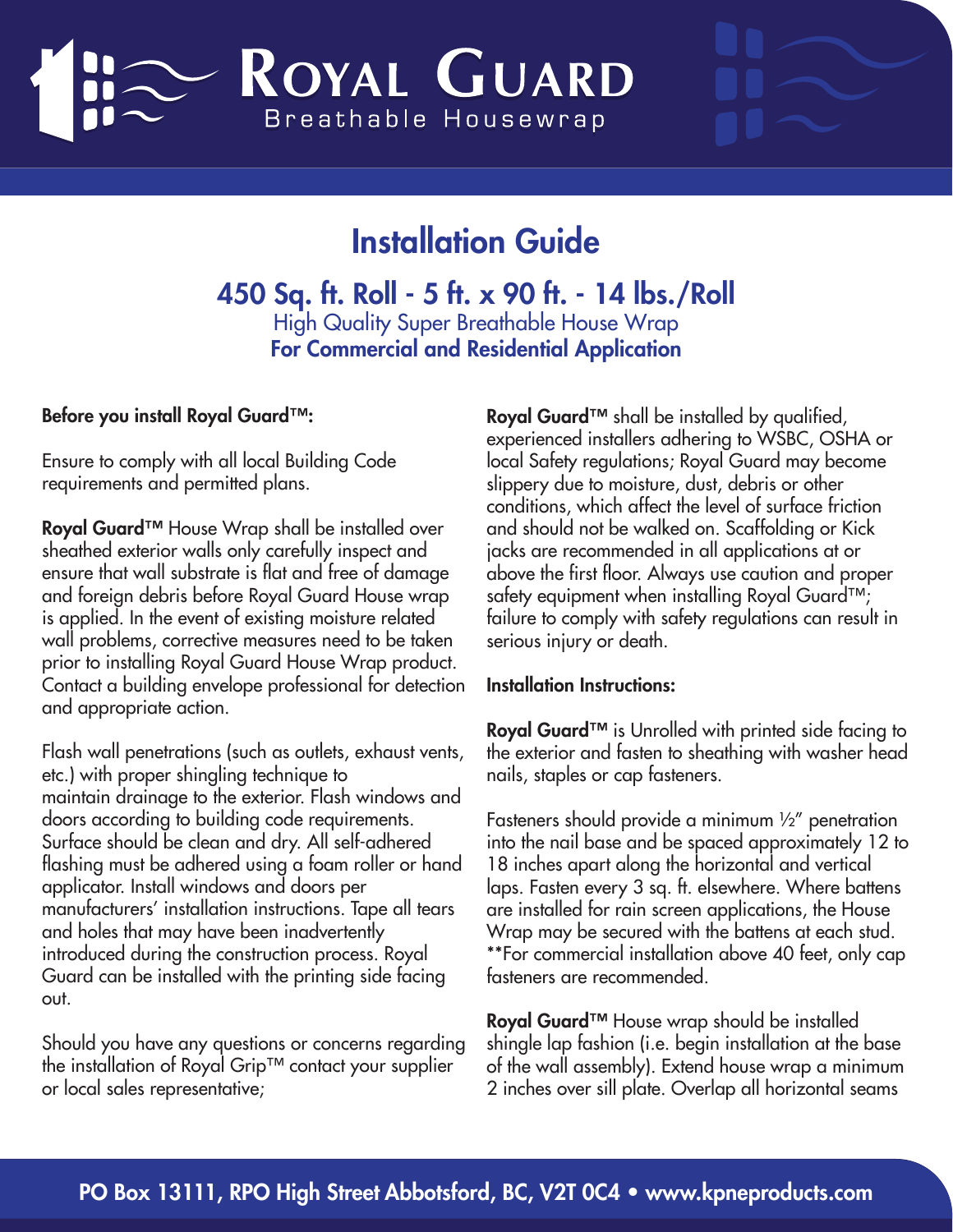# ROYAL GUARD Breathable Housewrap

### Installation Guide

by at least 4 inches, all vertical seams by at least 6 inches and corners by 12 inches. At roof sections be careful to lap the house wrap over the entire top of any step or wall flashing area against the wall. Be sure that the house wrap installation and flashing provide for positive drainage to the exterior of the assembly. Do not allow the House Wrap to be exposed to sunlight in excess of 120 days. Recommended coverage within 30 days.

Royal Guard<sup>™</sup> is wrapped around the entire building including Windows and Door openings. At each window opening make an inverted Y cut into the house wrap. Cut house wrap above top corners 45 degree away from window opening to account for flashing width. Fold the three flaps in through the opening of the two sides and the sill fastening them inside with staples set about every 6 inches. Temporarily tape header flap up to expose nail base material. Install the sill flashing over the house wrap. Please follow the window and door installation procedures. The nailing flange on most windows should go under the house wrap and attach directly to the substrate.

Install the sill flashing over the house wrap. 9 inch or 12 inch wide approved flashing tape is recommended for sill installation, if using 6 inch wide flashing tape, you must use two pieces of flashing tape at the sill, one piece flush with edge of sill and one piece folded into sill. 4 inch wide self-adhered flashing is not recommended for sill treatment. To properly flash the sill, cut and install corner patch of flashing extending at least 6 inch up the side of each jamb inside window opening.

Apply caulking/sealant at jambs and head. Install flanged window.

- Install jamb flashing over side window flanges.
- Install head flashing over the top window flange and extend beyond jamb flashings.
- Remove temporary tape from header flap and fold header flap back down over top flange.
- Seal header flap with approved flashing tape.

Note: Windows must be installed in accordance with each manufacturer's recommended guidelines and installation procedures.

### Application with Existing Windows

 If the window or door has already been installed, create a top flap so that the head flashing can be installed under the house wrap and over the flange. The head flashing is extended out 3-4 inches to each side, with the flap taped over it. On the remaining three sides, trim the house wrap close to the window flange and secure it to the flange with tape or caulk

#### Precautions:

Warning: Protect from high heat or other ignition sources during shipment, storage and application. Storage: Take care to protect Royal Guard House Wrap from exposure to direct sunlight during storage. It is recommended that House Wrap be stored inside or under cover.